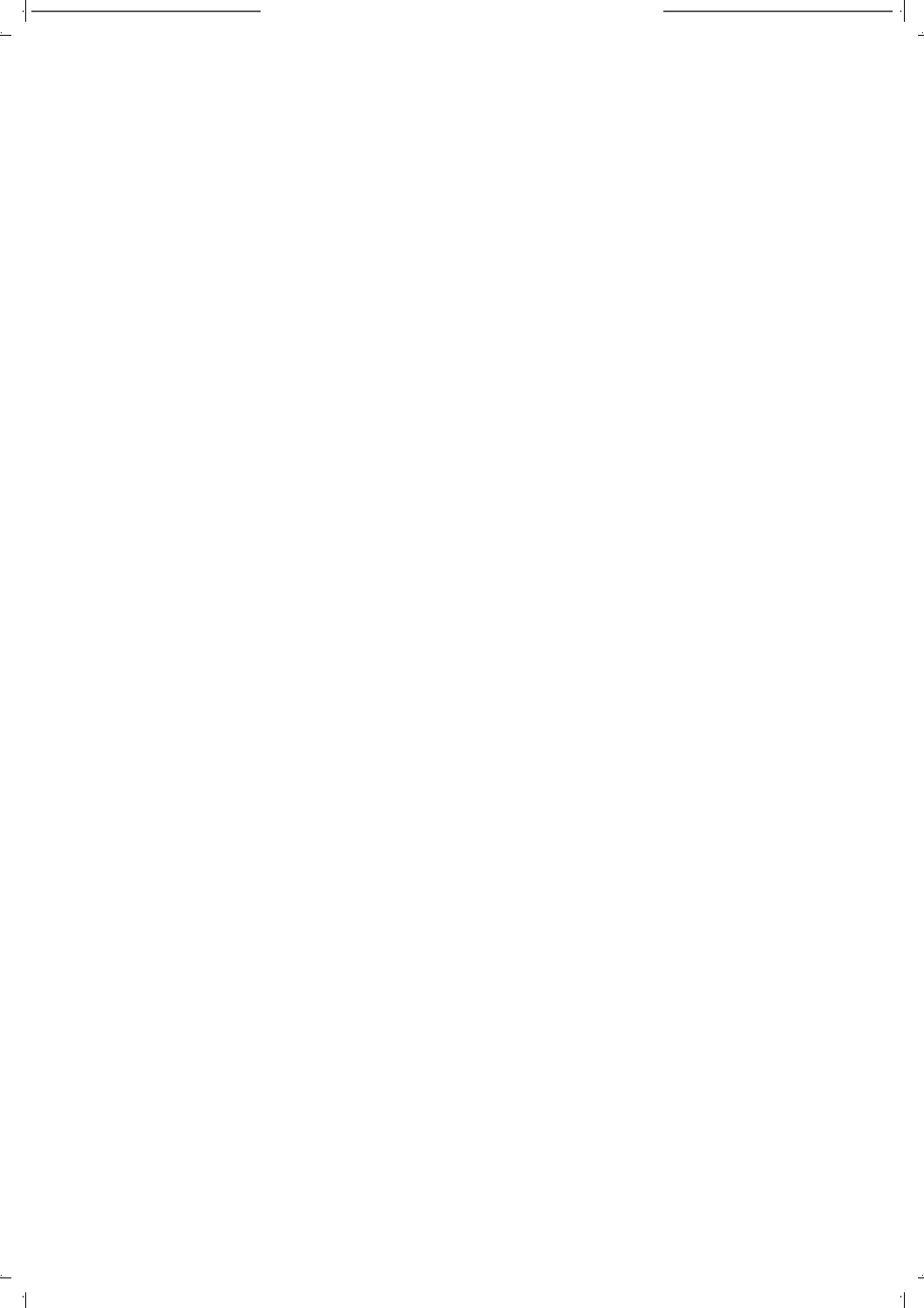

### 8.1 Definition

A variety of approaches can be considered as providing the basis for defining high-growth enterprises. Many studies, for example, have focused on indicators that define high-growth enterprises as the top Y% of companies, for example Birch type measures, which marry absolute and relative changes in growth as a way of overcoming the small enterprise bias inherent in measuring enterprise growth rates.

$$
Growth = (x_{t_1} - x_{t_0}) \frac{x_{t_1}}{x_{t_0}}
$$

Where  $x_t$  is either employment, turnover or some other indicator of size in year t. Or the "Davis, Haltiwanger, Schuh' measure used by US statistical agencies for example, which measures growth on the following basis (a second order approximation to rates measured in logs):

$$
Growth = (x_{t_1} - x_{t_0}) / (x_{t_1} + x_{t_0}) / 2
$$

Perhaps the simplest type of indicator however, and moreover one that has clearer interpretability, is one that defines high-growth enterprises as those that satisfy some predetermined threshold that distinguishes them as high-growth, with a secondary qualification that enterprises have to be above a certain size, to mitigate any small enterprise growth bias. This is the approach used in this manual. Like the measures above, thresholds are selected by convention based largely on individual country studies/experiences.

High-growth enterprises can be defined both in terms of employment (number of employees) and in terms of turnover. In order to study the phenomenon of high growth enterprises, it is recommended that both criteria are used.

The definition of high-growth enterprises recommended is as follows:

All enterprises with average annualised growth greater than 20% per annum, over a three year period should be considered as high-growth enterprises. Growth can be measured by the number of employees or by turnover.

A meaningful size threshold (t) should be set to avoid the growth of small enterprises distorting the picture. For instance, an enterprise growing from one to two employees would automatically be a high growth enterprise, using the above growth threshold, although this growth occurs at a very low level with relatively negligible economic impact. On the other hand, the size threshold should be low enough to avoid excluding too many enterprises. A provisional size threshold has been suggested as 10 employees at the beginning of the growth period, but a final recommendation is expected after tests have been performed using different thresholds.

Note that the provisional size threshold of 10 or more employees holds for both the turnover and employment measures. The advantage of this is that the initial population is the same, regardless of whether growth is measured in employment or turnover. Moreover, it would be difficult to apply a consistent turnover threshold across all countries participating in the data collection. In order to compare high-growth enterprises of roughly the same size, it would in any case be necessary to identify a turnover threshold that corresponds to a certain employment size.

### 8.2 Calculation

When trying to identify high-growth enterprises, it is not necessary to check the change in employee numbers or turnover from one year to the next over a three-year period. It is sufficient to consider only the population of active enterprises reaching the employee threshold  $(N_t)$  in year xx-3 and to measure the number of employees in year xx. As *average* annualised growth has to be measured, the formula describing high-growth enterprises is: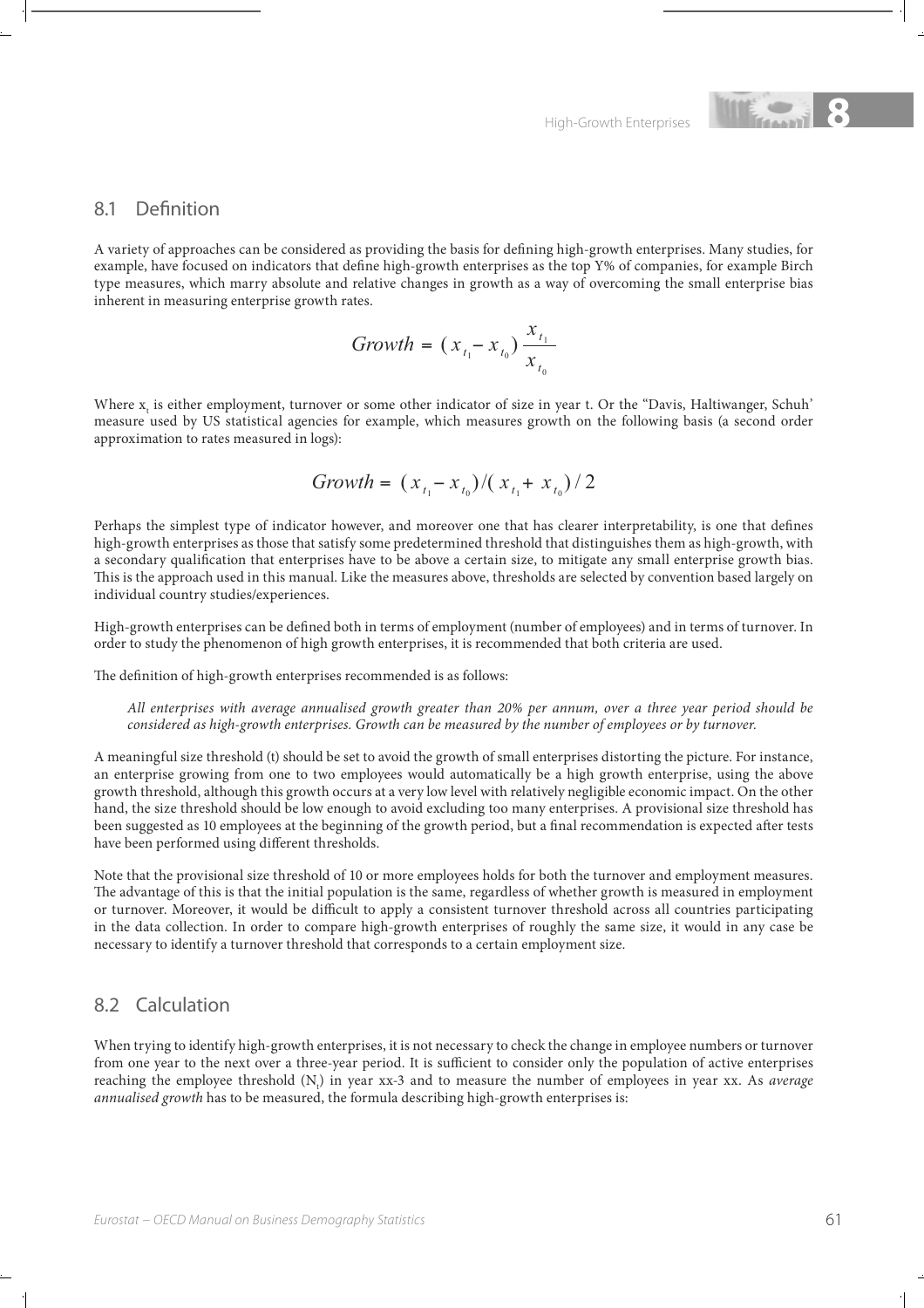**8**

High-Growth Enterprises

Measured in employment

$$
\sqrt[3]{\frac{empoyes_{(xx)}}{empoyes_{(xx-3)}}}-1>0.2
$$

Measured in turnover

$$
\sqrt[3]{\frac{turnover_{(xx)}}{turnover_{(xx-3)}}} - 1 > 0.2
$$

In practice, average annualised growth of 20% over three years would be equal to 72.8% growth from xx-3 to year xx. Thus, the easiest way to find out which of the population N<sub>t</sub>xx-3 can be considered high-growth enterprises in year xx is to

- $\blacksquare$  check by ID number comparison which enterprises in population Nˌxx-3 are still in population Nˌxx, and then
- check whether the number of employees, or turnover respectively, in year xx is at least 1.728 times higher than in year xx-3.

If at any time (xx-1 or xx-2, and xx for turnover based measures) the number of employees falls below the employee threshold the enterprise can still be regarded as a high-growth enterprise so long as between xx-3 and xx total growth is 72.8% or higher.

#### 8.3 Exclusions

When identifying the population of high-growth enterprises for a given reference year xx, enterprises that were born three years ago should be excluded from the population. This is because the population  $R_1xx$ -3 (newly born enterprises with at least t employees) were born at different points in time during year xx-3, and so on average these enterprises were born around 1<sup>st</sup> July. Consequently their average turnover in the birth year is significantly lower than in following years simply because of the shorter average period of activity in the birth year. A seeming turnover growth from the birth year to following years may be due only to the fact that the operating period in the birth year was only a few months long. Therefore the data on high-growth enterprises should be 'cleaned' by removing units that were born in year xx-3. Otherwise it would be necessary to annualise turnover in the birth year, which would introduce imprecision and make it necessary to identify the date when the enterprise first generated turnover.

The same problem would not occur if only employment were measured, because it is measured as an annual average over the operating period and does not accumulate over the year. However, to ensure that high-growth enterprises are always identified from the same base population, population  $R_{\rm t}$ xx-3 should be removed also from high-growth enterprises measured by employee growth.

If growth in the number of employees or turnover was due to mergers or take-overs, the enterprise in question should not be considered a high-growth enterprise.

In practice, the problem of growth by *merger* should not occur if a new ID number is assigned to the new enterprise resulting from the merger. An enterprise that was in population Nˌxx-3 will no longer be found in population Nˌxx if it merged with another enterprise.

A take-over may also increase employment and turnover considerably, so that the enterprise could mistakenly be considered a high-growth enterprise. While the enterprise that is taken over ceases to exist, the enterprise taking over the other one continues and keeps its ID number. As information on take-overs should be a by-product of the methodology used for identifying enterprise deaths (section 7.1), this information could also be used to identify units that show high growth because of such a take-over, and that should therefore be excluded from the results.